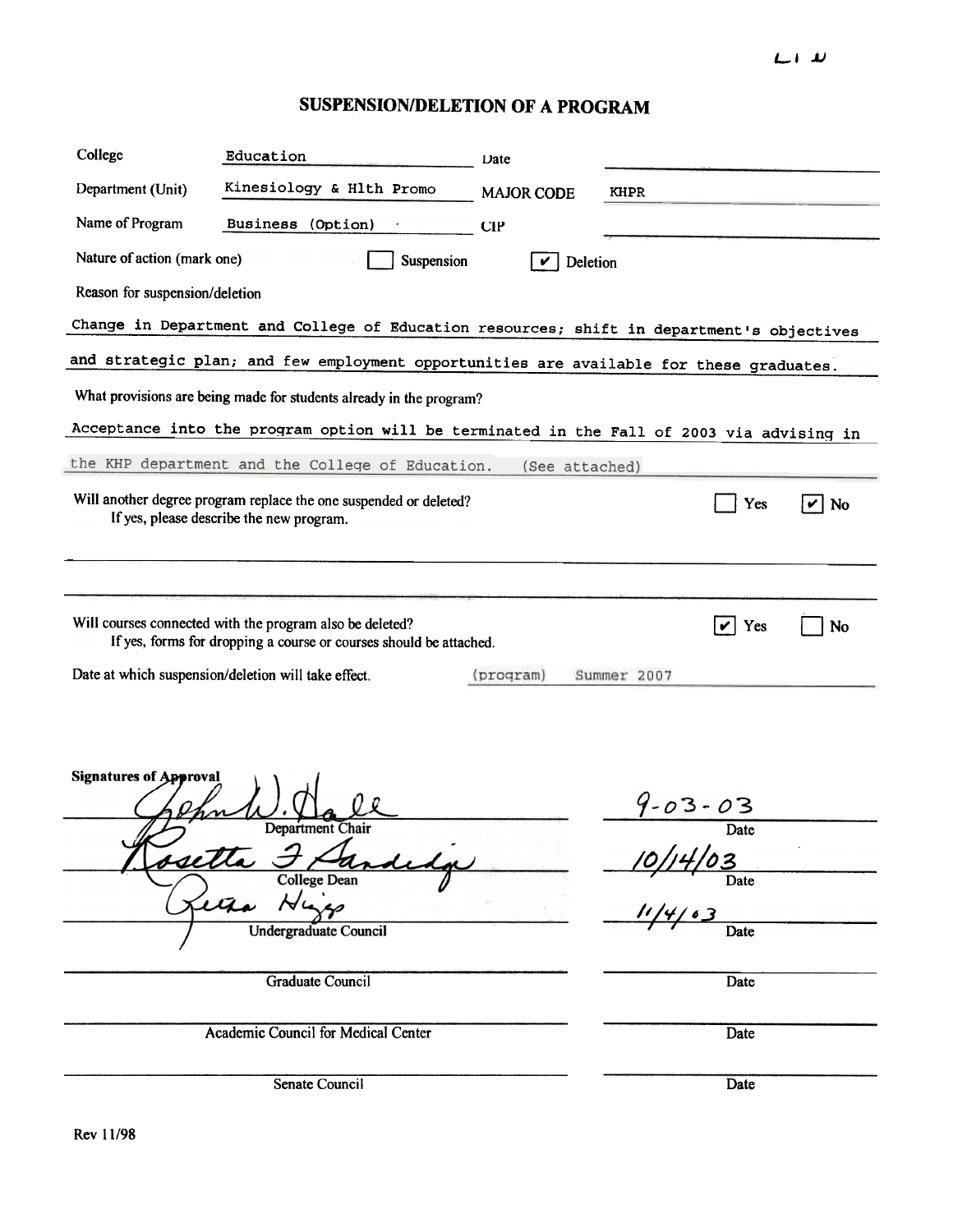What provisions are being made for students already in the program (continued)

Through advising and scheduling, all students will be able to complete the deleted course by the fall of 2004.

All students should complete the program by the summer of 2007.

It should be removed from the 2004 catalog.